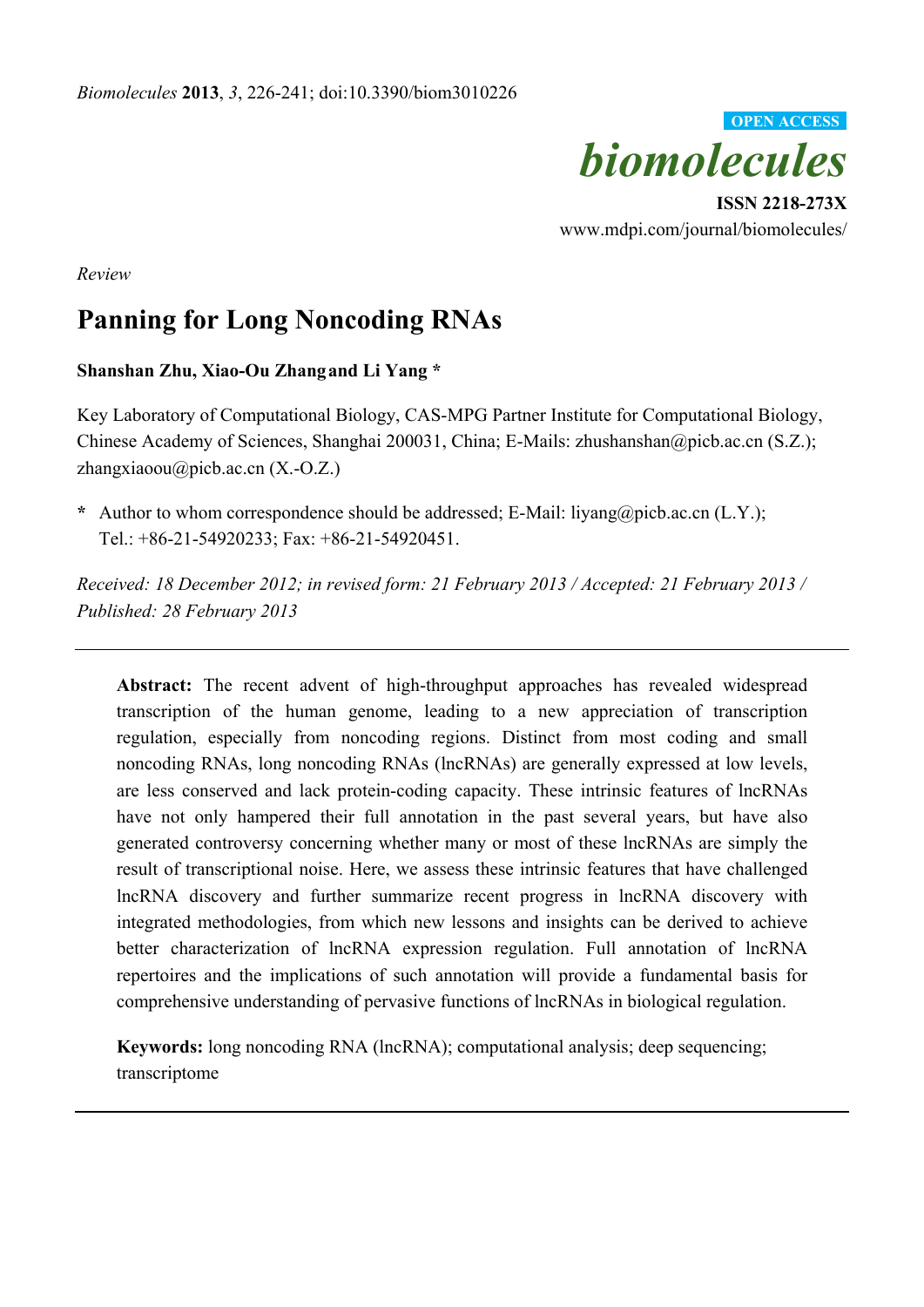#### **1. Introduction**

It is well known that DNA is transcribed into messenger RNA (mRNA), which is then translated to protein(s) with the help of housekeeping noncoding RNAs (ncRNAs) such as transfer RNAs (tRNAs) and ribosomal RNAs (rRNAs). Messenger RNAs serve as intermediate carriers, forwarding genetic information (as coding genes) from DNA to protein. Characterization of coding genes and their protein products has been of great importance in our goal to understand gene expression regulation. While early expectations were to find about 100,000 genes in the human genome, the current estimate stands at 20,000-25,000 [1] genes after the first draft of the human genome was released in 2001 [2]. We have now learned that only about 2% of the human genome encodes protein sequences [1], much of the rest of the noncoding segments used to be considered as "junk" or "dark matter" [3,4], despite evidence of their participation in gene expression regulation at multiple levels. Housekeeping ncRNAs with known functions have been studied for many decades. For example, they play key roles in translation (tRNA and rRNA), splicing (snRNA), and RNA modification (snoRNA). The advent of state-of-the-art deep sequencing technology has revealed that most of the human genome is pervasively transcribed [5,6], indicating a rich pool for ncRNAs besides the aforementioned well characterized molecules.

New small regulatory ncRNAs were first identified by exogenous RNA interference in plants and nematodes, and later found to exist endogenously. These small ncRNAs, including but not limited to microRNAs (about 22 nt long), function as posttranscriptional repressors [7]. Through a combination of size selected high-throughput sequencing and computational approaches, a very large number of small ncRNAs have now been identified and predicted in genomes, and their evolutionary conservation and structural stability have been extensively analyzed [8]. Generally speaking, the computational pipeline for small ncRNA prediction with high-throughput experiments is now relatively mature [9,10], and over 1600 precursors and 2042 mature miRNAs have been reported in the human genome (miRBase 19, released date August 2012).

Beyond the small regulatory ncRNAs, the multifaceted transcriptome has become even more complex with the discovery of the pervasive transcription of long noncoding RNAs (lncRNAs, at least 200 nt long). LncRNAs are known to play important roles in both biological and pathological events [11–14], including X-chromosome inactivation (*Xist*) [15], genomic imprinting (*Air*, *Kcnq1ot1*) [16,17] and nuclear trafficking (*NORN*) [18]. The application of tiling arrays allowed the discovery of additional lncRNAs, including the well-characterized *HOTAIR* [19], *NEAT1* and *MALAT1* [20]. These lncRNAs are involved in *trans*-acting gene regulation (*HOTAIR*) [19], providing a structural scaffold in nuclear architectures (*NEAT1*) [21–24] and alternative splicing regulation (*MALAT1*) [25], although the effects might be very subtle as indicated by discrepancies in cell cultures [25] and mouse models [26]. Detailed studies of these abundant lncRNAs have served as road maps for the functional characterization of other lncRNAs. Very recently, the new finding and understanding of pervasive transcription from the "dark matter" attracted our attention to an integrated annotation of lncRNAs from transcriptomes. The existence of thousands of lncRNAs from intergenic regions (large intergenic noncoding RNA, lincRNA) has been inferred from massive high-throughput sequencing data including histone modification landscapes (chromatin signatures) in both mouse [27] and human [28]. In addition, functional investigations of certain lncRNAs further revealed additional roles of these molecules in gene expression regulation, from controlling chromatin complexity [29], to acting as competing endogenous RNAs [30], to performing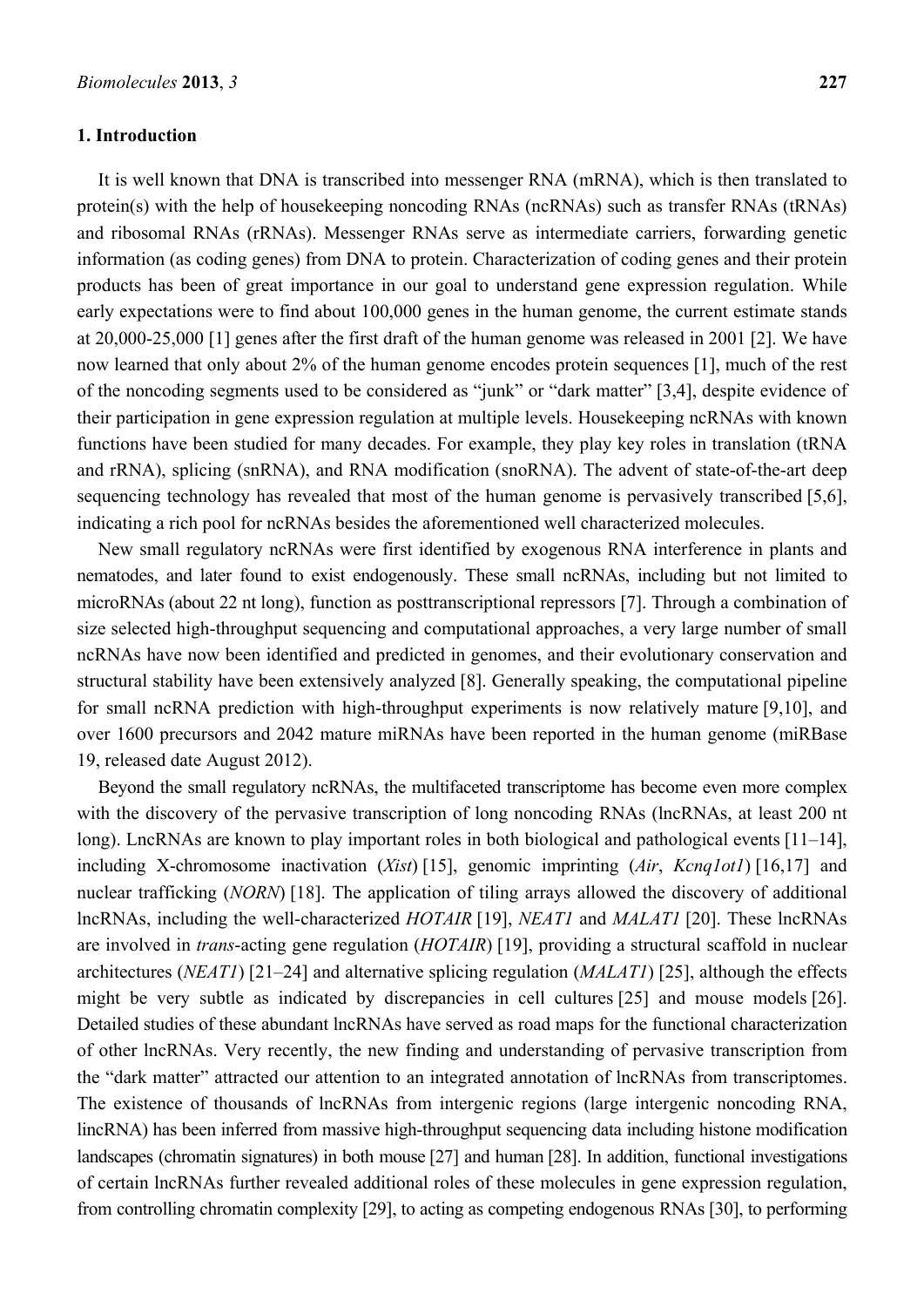enhancer-like functions [31], and to maintaining pluripotency [32] and embryogenesis [33]. In addition, non-polyadenylated RNA enrichment from human transcriptomes, followed by computational analysis, revealed that some excised introns can stably accumulate as lncRNAs [34]. In some cases, intronderived lncRNAs are capped by snoRNAs at both ends to protect intronic sequences from degradation after splicing, leading to the formation of a new class of lncRNAs (*sno-lncRNA*s) [35].

As up to 70% of the human genome can be transcribed [36] and only about 2% of the human genome encodes protein coding genes including UTRs [1], it is not surprising that the majority of lncRNAs were previously classified as "junk sequences" or "dark matter". Some of the bestcharacterized lncRNAs are generally highly expressed and conserved across species, but these features are more the exception than the rule and cannot be generalized to thousands of other lncRNAs identified by large-scale screening. The latter are generally expressed at a low level [37] and are less conserved [38], which have impeded their discovery and functional studies. In this review, we assess issues that have challenged lncRNA discovery in the past, and also highlight recent experimental and computational designs that have facilitated lncRNA identification and characterization. These advances not only shed light on lncRNA characterization but also reveal the complex mechanisms they use to regulate other molecules.

#### **2. Challenges for LncRNA Discovery**

In the first decade of this century, whole genome sequencing revealed approximately 20,000 protein coding genes in humans, which is comparable to estimates in the fly and worm, although humans exhibit much more complexity through alternative splicing [1,2]. With the rapid development of highthroughput technologies, growing lines of evidence have indicated that genomes are pervasively transcribed, with many previously ignored portions of the genome transcribed as lncRNAs [6,36,38] (Figure 1*a*). However, several intrinsic features of lncRNAs have posed challenges for their discovery as well as their functional study, as discussed below.

## *2.1. LncRNAs in General Are Expressed at Low Levels* in vivo*, but with High Tissue-Specificity*

RNA-seq (deep sequencing from reverse-transcribed RNAs) datasets revealed that the human genome is pervasively transcribed [5]. However, the extent of this pervasive transcription has been disputed [39,40]. The controversy has been partially due to different datasets and computational approaches [6] that were applied to individual analyses, but also to the nature of the low expression in most noncoding regions in genomes. For example, many such transcripts from intergenic or intronic regions were detected at very low levels by various technologies [41]. In addition, the median expression level of lincRNAs was approximately one-third of that of the coding ones in the mouse [42] and about 10-fold lower than of coding genes in humans [28]. Moreover, the recent Encyclopedia of DNA Element (ENCODE) project released a variety of transcriptomes of RNA repertoires from 15 human cell lines. The complete annotation of these transcriptomes suggested that lncRNAs have lower expression levels than coding RNAs [36]. In particular, 80% of detected lncRNAs exist in ≤1 copy per cell, compared with only 25% of coding RNAs in examined cell lines [36]. Taken together, the nature of low expression of lncRNAs makes it difficult for their discovery, precise annotation, and subsequent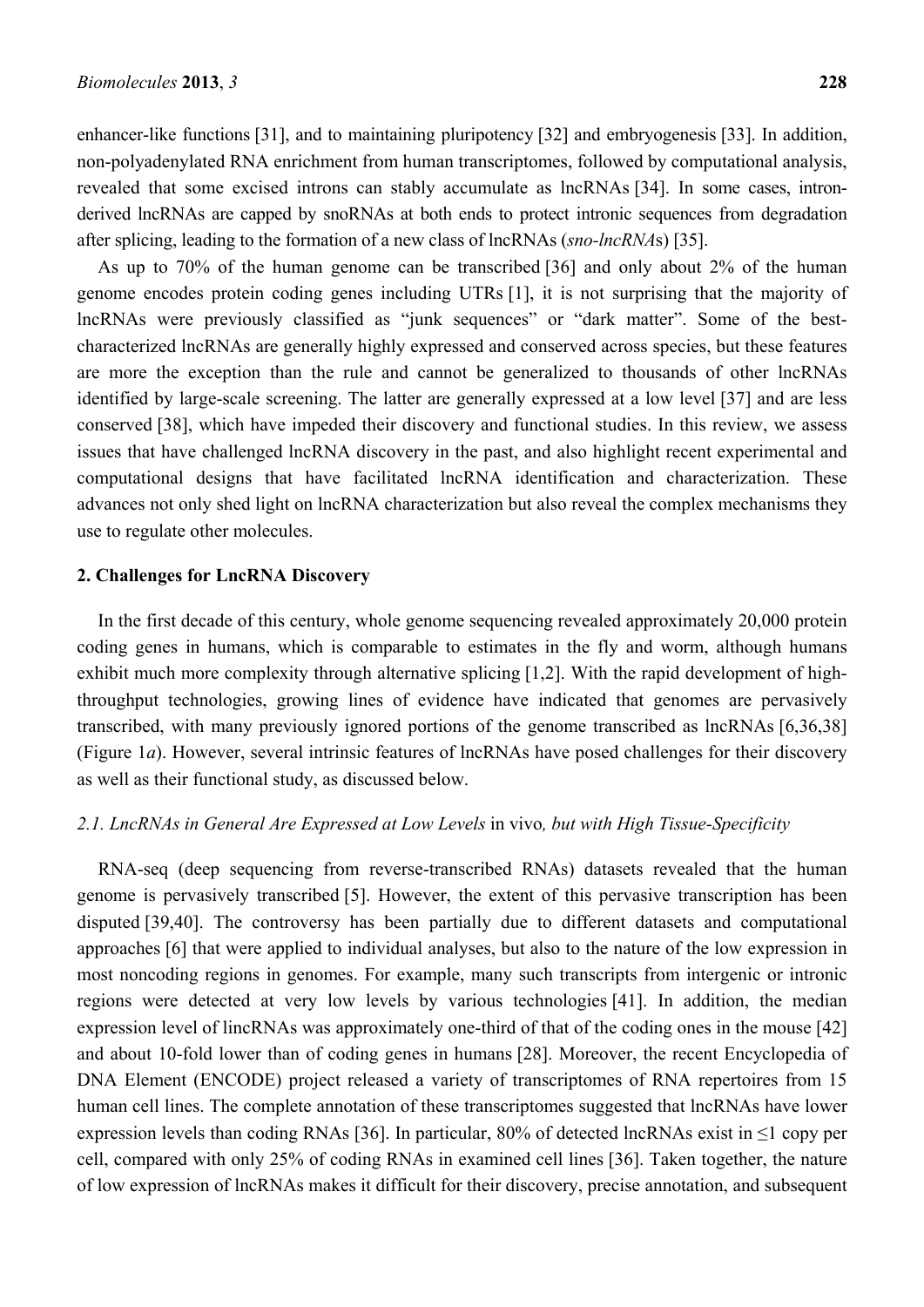functional studies. Nonetheless, the expression of a few lncRNAs is comparable or even higher than coding ones in certain cell lines (e.g., *H19* in NHEK cells [36] and *sno-lncRNA*s in hES cells [35]).

Accumulated results suggested that most lncRNAs exhibit a low level of expression but high tissue- /cell-specific patterns [37,38,43]. About 78% of human lincRNAs are tissue-specific, compared with about 19% for protein coding genes [28]. Moreover, the complete transcriptome analyses from 15 human cell lines in the ENCODE project showed that 29% of all detected lncRNAs are only from one cell line and only 10% are expressed in all cell lines. In contrast, 7% of expressed coding RNAs were only detected from one cell line, but 53% of them were expressed in all cell lines [36]. These observations indicate that their tissue-specific expression patterns make the identification and characterization of these lncRNAs quite challenging if only a small portfolio of tissues/cell lines are chosen for analyses.

#### *2.2. Evolutionary Conservation of LncRNAs on Average Is Relatively Lower than That of Coding RNAs*

Homologous sequence comparison is an efficient method for identifying genes that exhibit similar functions between species and for discovering novel coding regions [44], however, it is not an effective way for non-protein coding sequences, because they are less conserved. For example, only a small portion (<5%) of noncoding sequences are conserved between human and mouse [5,45]. Recent transcriptome analyses by a variety of RNA-seq experiments indicated the existence of thousands of lowly conserved lncRNAs from zebrafish [46] genome to mouse [27] and human [28] genomes. Only 29 out of 550 lincNRAs in zebrafish have detectable sequence similarity with putative mammalian orthologs, and similar sequences are typically restricted to a single short region of high conservation [46]. Thus, although lncRNAs are less conserved across species than protein coding genes, they still on average represent somewhat higher levels of conservation than random regions or introns [42].

Usually, evolutionary constraint can be estimated from the nucleotide substitution rate in functional sequences [47]. Nucleotide substitutions in ncRNAs are on average about 90-95%, compared with about 10% in coding genes. This is reasonable, as nucleotide substitutions tend to be less deleterious in noncoding sequences than in coding ones [47]. A limited phylogenetic range of ncRNAs can be explained as emerging or declining rapidly within particular lineages [48]. For instance, it has been suggested that about one third of lncRNAs have arisen within the primate lineage only [38].

The aforementioned studies suggested that low evolutionary conservation might be a natural feature of noncoding transcripts, which is consistent with their rather poor genome-wide annotations in early studies [1,2,4]. However, considering the relatively higher species divergence, it is possible to identify more novel lncRNAs from different species/evolutionary lineages. Their generally low expression level together with poor conservation initially led researchers to conclude that transcripts from noncoding segments may represent transcriptional noise [49]. However, lack of conservation does not mean lack of function [50]. For example, human *NEAT1* RNA and its mouse homolog *Men* ε*/*β have low sequence similarity [20] but are functionally conserved [21–24]. Interestingly, some mouse pseudogenes, whose ancestors have lost their protein-coding capabilities during rodent evolution, have retained their expression and act as competitive noncoding RNAs and function as miRNA-decoys [51]. In fact, an increasing number of intensive functional studies have shown that lncRNAs are not just ancient relics with little function, but have a variety of roles from epigenetic regulation to pluripotency maintenance, and are also highly correlated with some human diseases [52,53].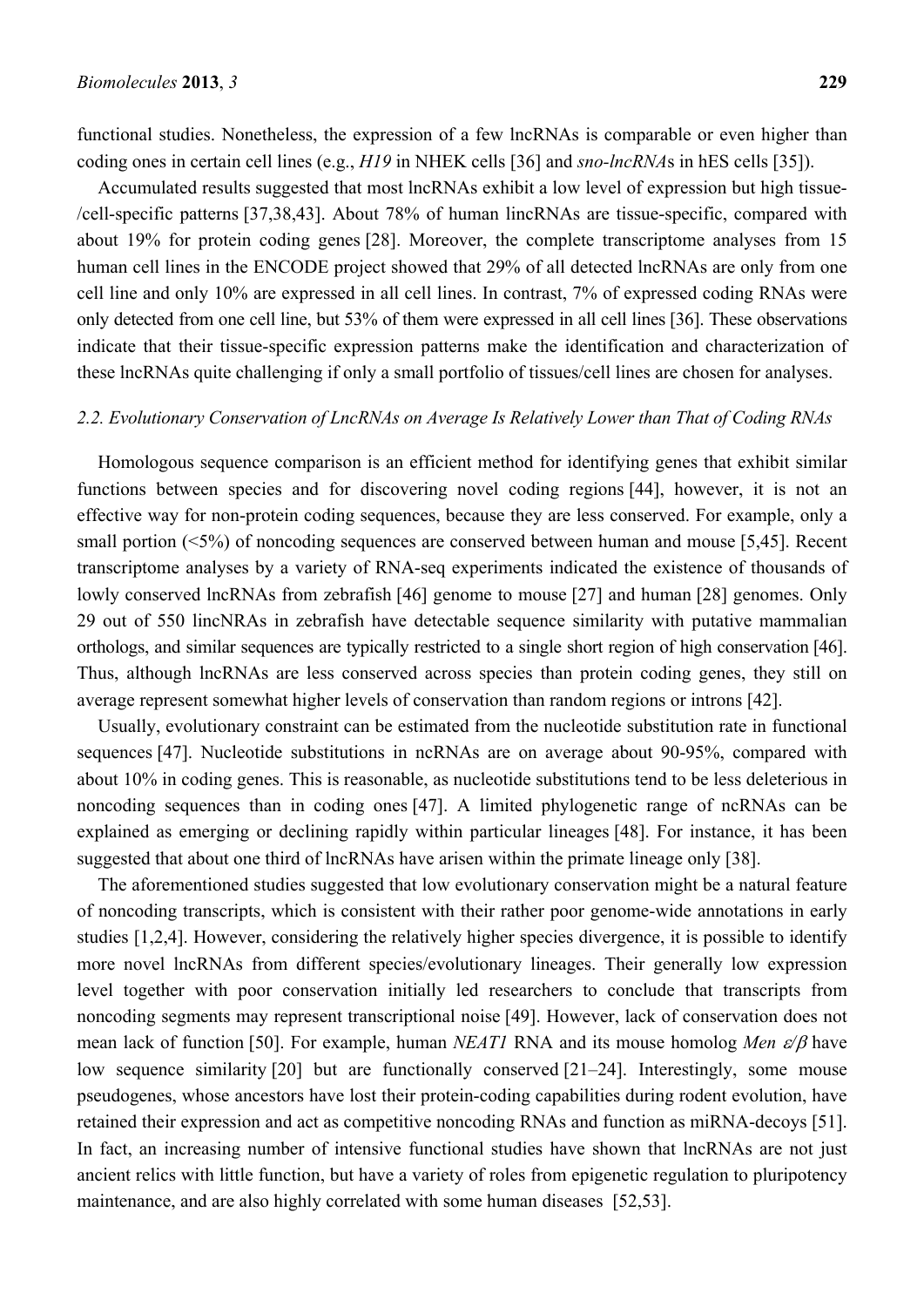#### *2.3. Controversial Coding Capacity of LncRNAs*

Exclusion of protein-encoding capacity is a fundamental requirement for lncRNA definition. In the post-genomic era, this capacity can be predicted genome wide using computational approaches, mainly based on the length and conservation of ORFs [54]. Cutoffs for minimal ORF length, if applied for 300 nt (100 amino acids) [55] or even 60 nt (20 amino acids) [56], can still cause controversy. For example, some well-characterized lncRNAs, such as *Xist* [57], have remnants featuring longer-than-100-amino acid ORFs. With widespread transcription from a given genome, one can imagine that many transcripts identified as lncRNAs may contain ORF remnants, while some coding RNAs may contain only small ORFs for short polypeptides. In this case, computational algorithms with multiple features incorporated are needed to distinguish truly noncoding RNAs from coding ones. For instance, CPC [58] contains six features to not only evaluate the extent and quality of ORFs, but also parse the ORF conservation of sequences using BLASTX [59]. Although low conservation of ORFs reflected the gene evolution in specific lineages or gene loss in other lineages, studies suggested that most putative human ORFs with no cross-species counterparts are likely to be random occurrences [60] and this is indeed the case for *Xist* [57]. A phylogenetic model of codon substitution frequency (phyloCSF) metric by orthologous transcript comparison was chosen to distinguish noncoding transcripts from coding ones [61], and successfully applied for lincRNA predictions in both mouse [42] and humans [28].

Besides computational judgments based on critical features of putative ORFs, several other crucial criteria, such as the subcellular localization and the accessibility to the translation machinery, could also be used to evaluate whether a given transcript is a true lncRNA or not. RNA transcripts localized in the nucleus principally suggest functions that are primarily non-coding. This can be estimated experimentally by RNA fractionation from nuclear homogenates [38], as exemplified by *NEAT1* [21] and *DEB-T* [62], despite the risk of possible nuclear/cytoplasmic leakage during RNA isolation. RNA fluorescence *in situ* hybridization (FISH) is an alternative way to examine the subcellular localization. A growing list of well-characterized lncRNAs do localize in the nucleus and within specific subnuclear structures as illuminated by RNA FISH and are associated with nuclear proteins as revealed by RNAprotein double FISH [63]. Furthermore, ribosome profiling coupled with RNA-seq can provide extra insights for the accessibility of a given transcript to the translational machinery [64]. Moreover, proteome datasets with a spectrum of all protein products can also be applied to mine the existence/non-existence of coding products from tested transcripts. These datasets offer the most direct evidence to determine coding capacity of any transcript, although with low resolution and low availability. Finally, it cannot be ruled out that some transcripts have a dual nature, acting both as ncRNA and producing protein products [65,66].

The best way to distinguish between coding and non-coding sequences is to integrate computational and experimental approaches that enhance understanding of lncRNA expression regulation and biological function *in vivo*.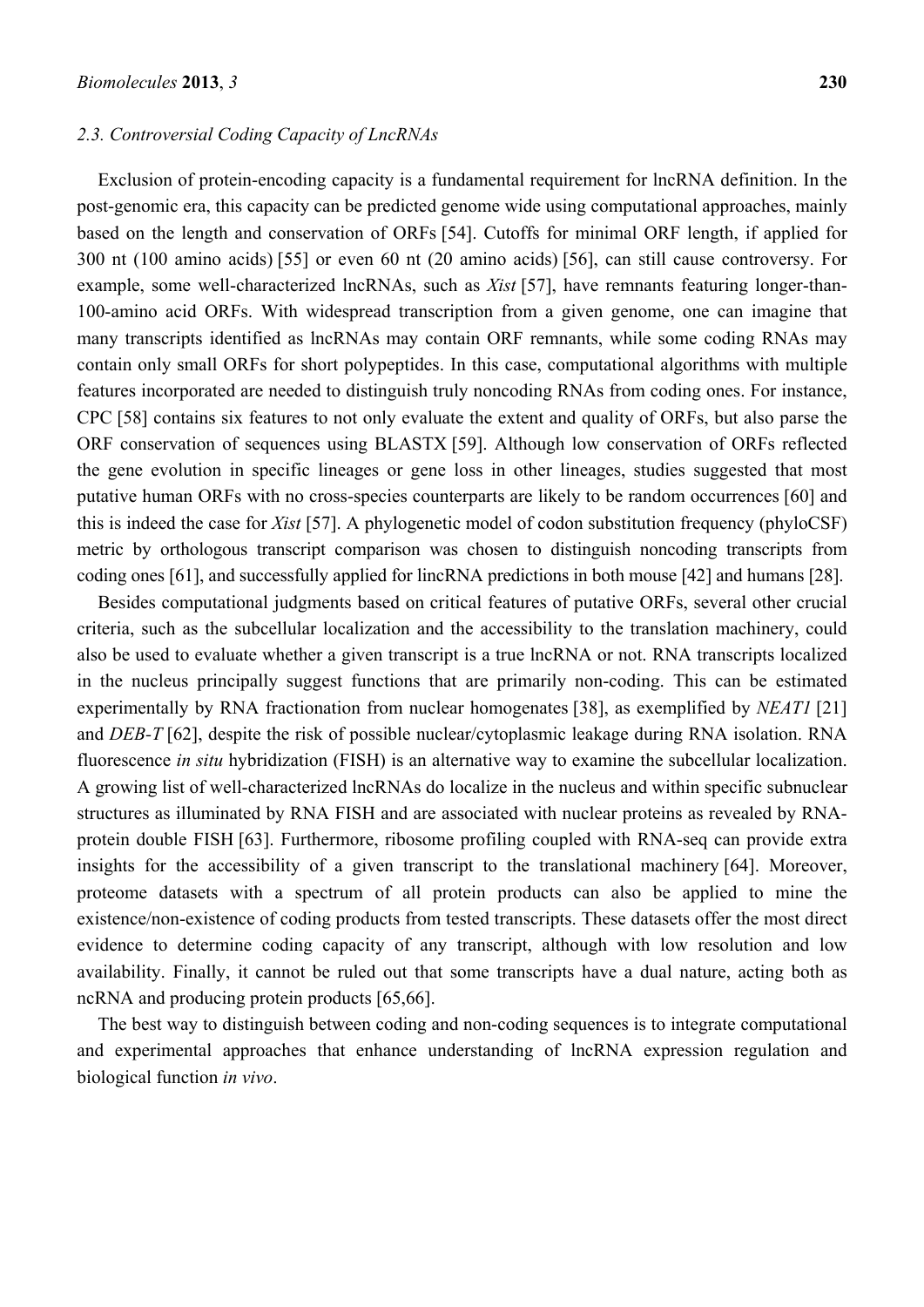#### **3. Recent Progress in LncRNA Discovery Using New Strategies**

With technological improvements and the application of integrated methodologies, significant progress has been achieved in uncovering new lncRNA molecules. Some of these practical strategies can be further applied to achieve new insights into lncRNA functions.

#### *3.1. Application of Chromatin Signatures to Determine LncRNAs from Intergenic Regions*

Several individual studies have applied a systematic and integrative strategy with multiple biological features to identify lncRNAs, mainly in intergenic regions (lincRNAs), first in mouse [27] and then in zebrafish [46] and human [28] genomes. Distinguished from other previous trials, a brand new feature of "H3K4me3-H3K36me3" chromatin signatures has been utilized in all three species to confirm lncRNA promoters using the histone 3 Lys 4 trimethylation (H3K4me3) signature followed by identification of actively transcribed lncRNA regions using the histone 3 Lys 36 trimethylation (H3K36me3) signature. By differentiating the "H3K4me3-H3K36me3" chromatin signatures of lncRNAs from those of known coding genes/microRNAs/endogenous siRNAs, these analyses reliably identified lncRNA-expressed genomic sequences, largely in intergenic regions (Figure 1*b*). In addition, other stringent criteria have also been taken into account for lncRNA characterization, including the identification of poly(A) sites, transcription initiation signals, expression patterns among tissues and potential coding capacity. Loss-of-function and gain-of-function of certain conserved lncRNAs demonstrated crucial biological roles of lncRNAs in zebrafish [46], indicating functional conservation despite limited sequence conservation. More importantly, 7some lincRNAs have been shown to play important roles in multiple layers of biological processing, including epigenetic regulation and pluripotency maintenance (reviewed by Guttman [14], Rinn [13] and their colleagues).

#### *3.2. Development of a Non-Polyadenylated RNA Enrichment Strategy to Uncover LncRNAs from Introns*

Most RNA polymerase II transcripts, including mRNAs and lncRNAs, are polyadenylated (poly $(A)$ +) at their 3' ends. The application of transcriptome analysis of poly $(A)$ + RNA by highthroughput deep sequencing (mRNA-seq) has revealed a digital map of poly(A)+ transcripts from both known and previously un-annotated genes [67]. However, the transcribed portion of the genome is more than  $poly(A)$ + transcripts, and there are a large number of non-polyadenylated transcripts (poly(A)− transcripts), including ribosomal RNAs (rRNAs) generated by RNA polymerases I and III, other small RNAs generated by RNA polymerase III, replication-dependent histone mRNAs [68] and some lncRNAs [24,69] transcribed by RNA polymerase II. Depletion of ribosomal RNAs (RiboMinus) from total RNA results in both poly $(A)$ + and poly $(A)$ − transcripts available for deep sequencing analysis. This has led to the discovery of many new poly(A)− transcripts when compared with poly(A)+ RNA deep sequencing [70,71]. However, rRNA-depletion methods cannot physically separate poly(A)− transcripts from poly(A)+ RNAs, thus it is difficult to directly annotate poly(A)− transcripts using only the rRNA-depletion method. Recently, a combination of both rRNA and  $poly(A)$ + RNA removal was applied to obtain a largely pure population of poly(A)- RNAs for highthroughput deep sequencing [34]. This type of poly(A)− RNA-seq of the human cell transcriptomes surprisingly revealed many previously un-annotated RNA transcripts, including a new family of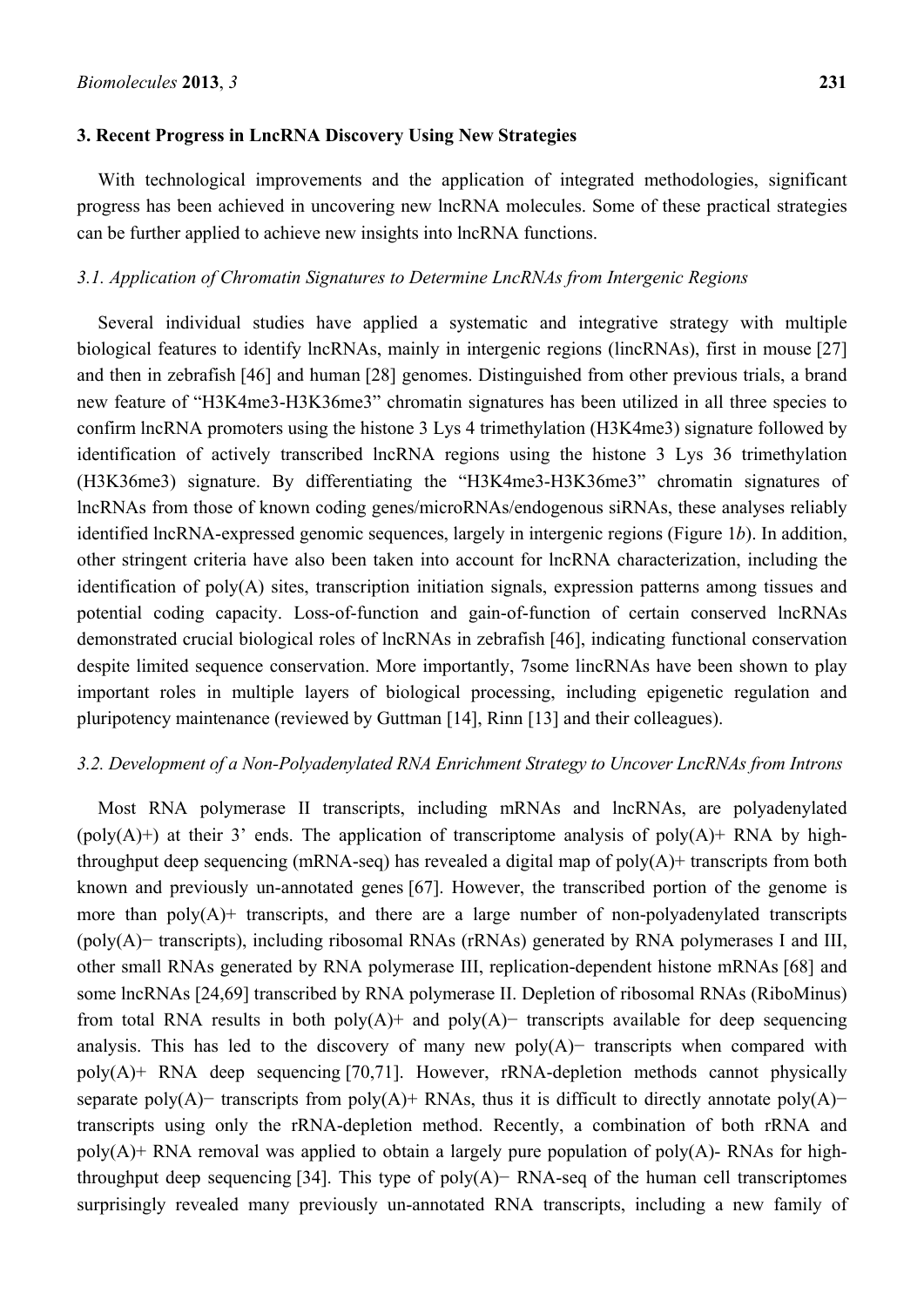lncRNAs from introns in humans [35] (Figure 1*b*). In addition, with the same separation strategy for poly(A)− transcripts followed by deep sequencing analyses, additional poly(A)− lncRNAs from intronic regions were also found in various human cell lines [38]. Interestingly, RNA fractionation from nuclear homogenates also indicated the presence of stable intronic sequence RNAs in *X. tropicali*s [72]. As most lncRNAs are tissue/cell-specific and species-specific, further application of poly(A)− RNA-seq for different tissues and species may result in the identification of additional intron-derived lncRNAs.

What mechanism(s) can generate RNA transcripts without canonical poly(A) tails at their 3' ends? For most of the replication-dependent histone pre-mRNAs, evolutionarily conserved stem-loop structures in their 3' UTRs direct U7 snRNA-mediated 3' end formation to stabilize mature mRNAs and confer cell cycle dependent regulation of their accumulation [67]. For *MALAT1* and *Men* ε*/*β lncRNAs, their 3' end maturation depends on RNase P cleavage [24,69], stabilized by highly conserved A- and U-rich motifs that form a triple-helical structure [73,74]. For telomerase RNA in *S. pombe*, incomplete splicing, but not the complete splicing, generates a functional *TER1* transcript [75]. However, it appears that none of the above mechanisms are applicable to explain the biogenesis of lncRNAs from introns, as introns are generally rapidly degraded after splicing. Yin *et al.* recently demonstrated that intron-derived *sno-lncRNA*s depend on the snoRNA machinery at both ends for their processing and on snoRNP complexes at both ends to protect intronic sequences from exonucleotic trimming [35]. Genome-wide analysis of poly(A)− RNAs from introns has revealed a large number of lncRNAs from intron regions [34,38]; however, only some are capped with snoRNAs. The biogenesis of others needs to be further addressed. Finally, in addition to poly(A)− RNA-seq, the development of more specific experimental and computational approaches will help to understand other poly(A)− lncRNAs matured by RNase P cleavage or incomplete splicing.

#### *3.3. Determination of Co-Factors to Study LncRNA Biogenesis and Function*

It's now clear that lncRNAs play important roles in a variety of biological processes [13,14,63]. So far, only a handful of mechanisms have been identified to explain how lncRNAs function *in vivo*. Accumulated lines of evidence suggest that very often lncRNAs function by recruiting and assembling other co-factors, which are usually proteins but possibly other RNAs [51,76,77] or DNAs [78]. Clearly, identifying these co-factors is of key importance for understanding lncRNA function.

The lncRNA *Xist* is capable of recruiting Polycomb Repressive Complex 2 (PRC2) to remodel chromatin modifications [79], resulting in transcriptional inactivation of one X chromosome. Similarly, *Air* and *Kcnq1ot1* lncRNAs achieve transcriptional silencing by recruiting chromatin-remodeling complexes during genomic imprinting [80,81]. Indeed, many lncRNAs have been identified to bind with PRC2 or other chromatin-modifying complexes for transcriptional repression [32,82]. In addition, lncRNAs can also activate gene transcription by binding specific protein factors. For instance, *Evf*-2 binds the Dlx-2 protein, which in turn increases the activity of the Dlx-5/6 enhancer [83]. Interestingly, one specific lncRNA might play complementary roles in gene expression regulation by selectively recruiting either PcG for repression [84] or Trithorax group proteins (TrxG) for activation [85].

In addition, lncRNAs can act as molecular scaffolds. For example, telomerase RNA component (TERC) acts as a flexible scaffold for bridging protein subunits together to promote telomerase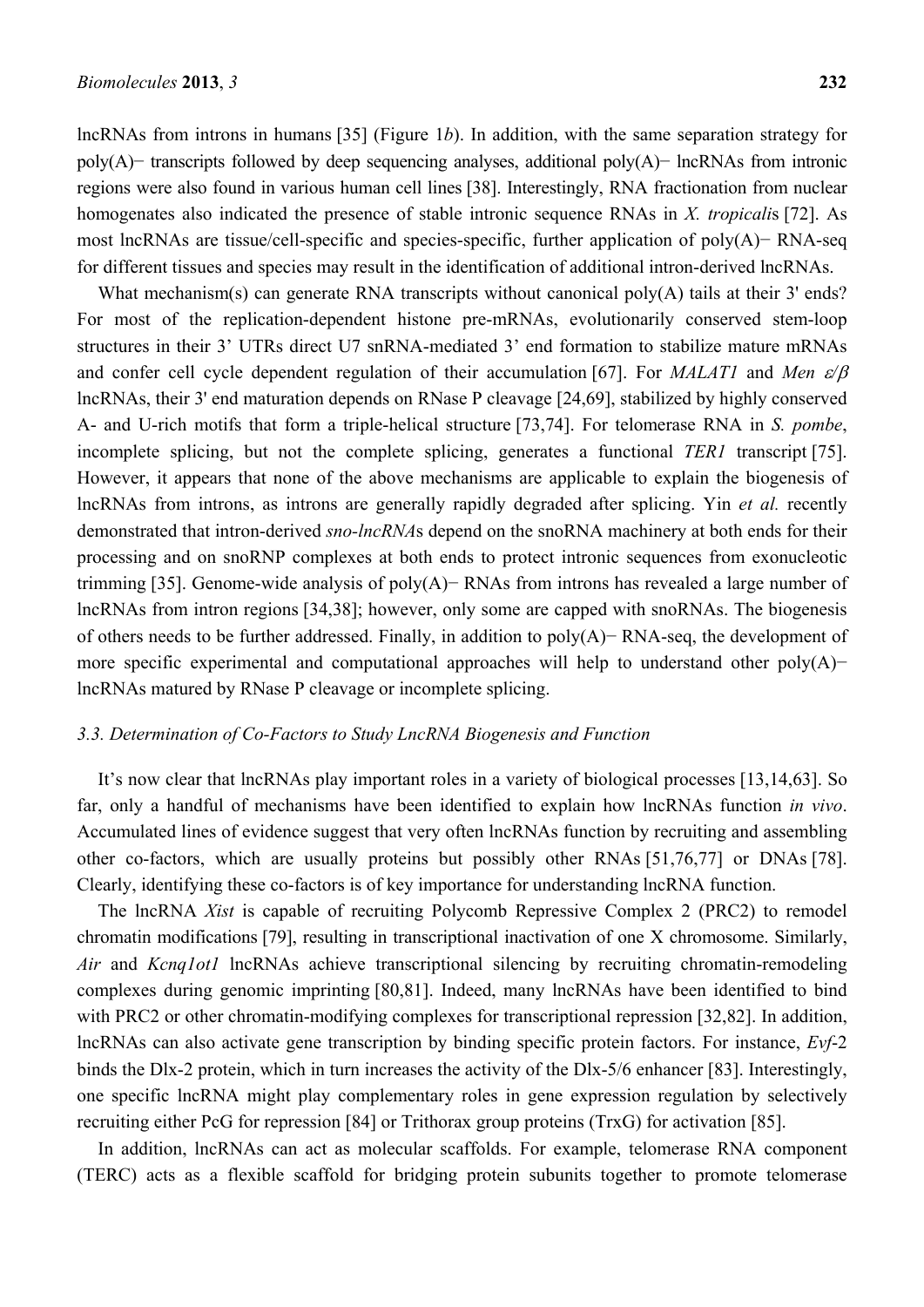activity [86]. *NEAT1* lncRNA is crucial for the integrity of paraspeckles [21–24], and a recent study revealed that *NEAT1* is capable of initiation of paraspeckle *de novo* formation [87].

Moreover, lncRNAs can also function as molecular sponges or decoys to affect gene regulation mediated by protein cofactors. For example, *Gas5* lncRNA binds the glucocorticoid receptor (GR) to compete against the association of the GR with other glucocorticoid response DNA elements, resulting in functional repression of GR [88]. PWS region *sno-lncRNA*s trap Fox family members to alter local Fox protein concentration and, subsequently, modulate Fox-regulated alternative splicing events [35]. Meanwhile, lncRNAs also act as competing endogenous decoys through their microRNA response elements (MREs) to titrate the availability of miRNAs for the other RNA molecules [30,51,76,77]. Finally, promoter associated lncRNAs can directly interact with enhancer DNA elements to form DNA: RNA triplexes to carry out their regulatory function [78].

Taken together, these studies suggest that the functional specificity of a given lncRNA is largely dependent on the association with its co-factors, mainly protein partners. Hence, it is important to find associated protein co-factors in order to fully understand the functional roles of lncRNAs. While the potential binding capacity can be predicted by computationally searching for consensus RNA sequences/motifs, direct lncRNA-protein interactomes can also be retrieved from cross-linking immuno-precipitation coupled with high-throughput sequencing (CLIP-seq) (Figure 1*b*), or using labeled lncRNAs as baits to pull down protein partners.

How do lncRNAs bind to their protein co-factors? There are a variety of known mechanisms for this. *Xist* contains at least two distinct domains. One is the RepC domain, which is bound by YY1 and hnRNP U for the localization; the other one is the RepA domain, which recruits PRC2 for in-*cis* gene expression regulation [89,90]. Different from *Xist*, the PWS region *sno-lncRNA*s contain multiple consensus hexamer motifs for Fox family splicing regulators [91], which leads to the sequestration of Fox proteins and subsequently the alteration of patterns of Fox-regulated alternative splicing [35]. Interestingly, low evolutionarily conserved lncRNAs have been found associated with the same proteins. For example, human *NEAT1* and mouse *Men* ε*/*β share low primary sequence similarity, but both are associated with DBSH proteins [21–24]. This suggests that RNA structure features may sometimes play important roles in the determination of their protein partners. Thus, the recent application of genome-wide structural analysis that determines ncRNA secondary structure has begun to decipher the functional elements of the yeast transcriptome [92]. Similar studies in higher eukaryotes will help to reveal structural information and diverse biological insights of lncRNAs, possibly with their protein co-factors.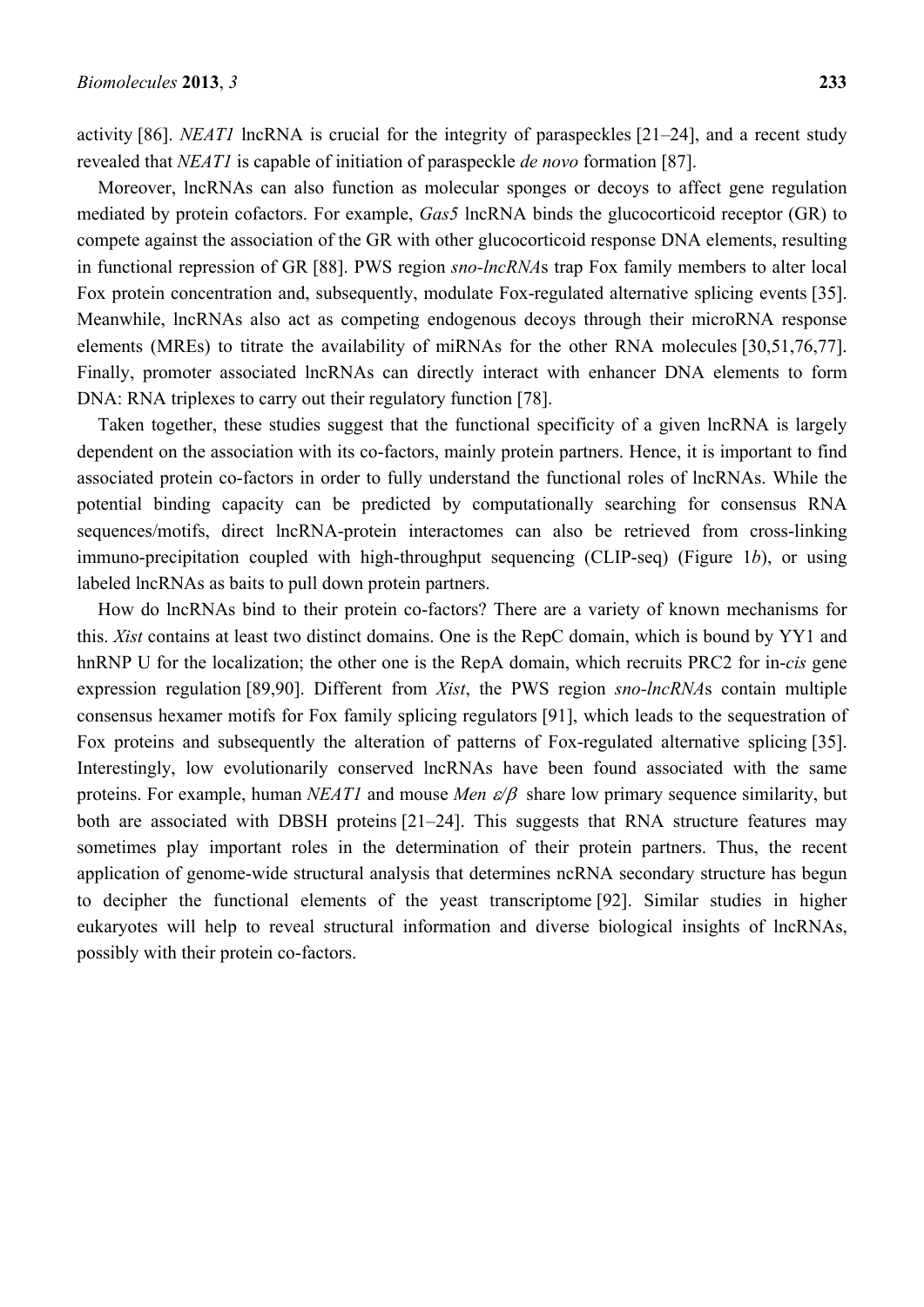**Figure 1.** Schematic diagram of long noncoding RNA discovery and function analysis using genome-wide methods. (*a*) Genomic locations for long noncoding RNA (lncRNA) transcription. Boxes shown as annotated genes and exons. Arrows label the direction of transcription. (*b*) Methodology for lncRNA discovery and functional association with proteins. H3K4me3 signature defines transcription initiation. H3K36me3 signature defines transcription elongation. Signals of poly(A)+RNA-seq indicate polyadenylated RNAs (including most annotated mRNAs and lncRNAs). Signals of poly(A)-RNA-seq indicate non-polyadenylated RNAs, including recently identified intronic transcripts. Signals of CLIP-seq/RIP-seq reveal the association of RNA transcripts with RNA binding proteins.



## **4. Perspectives**

In the era of post-genomics, elucidating the full spectrum of RNA molecules by a given cell is important for understanding gene expression and functional regulation. Largely from the previously imagined "dark matter" of the genome, a variety of lncRNAs have been systematically revealed from different tissues and species with clear characteristics distinguishing them from coding RNAs. The characteristics of lncRNAs are (1) low expression but with a pattern of tissue-specificity, (2) decreased conservation in primary sequence but with a likelihood of functional conservation, and (3) restrained coding capacity but with a probability of ancestral ORF relics. Transcriptome analyses by highthroughput technologies (including tiling arrays and RNA-seq) with high coverage, high sensitivity, and high efficiency represent an evolutionary leap in our methodology for lncRNA characterization. Recent studies have inspired new insights into the study of lncRNAs, and in turn, these insights have prompted further application of novel methodologies for lncRNA study.

Despite recent and rapid progress in our understanding of lncRNAs, a number of important features remain to be further addressed. For example, what are the landscapes of lncRNA expression in specific tissues/species and what are the connections of specific expression repertoires with specific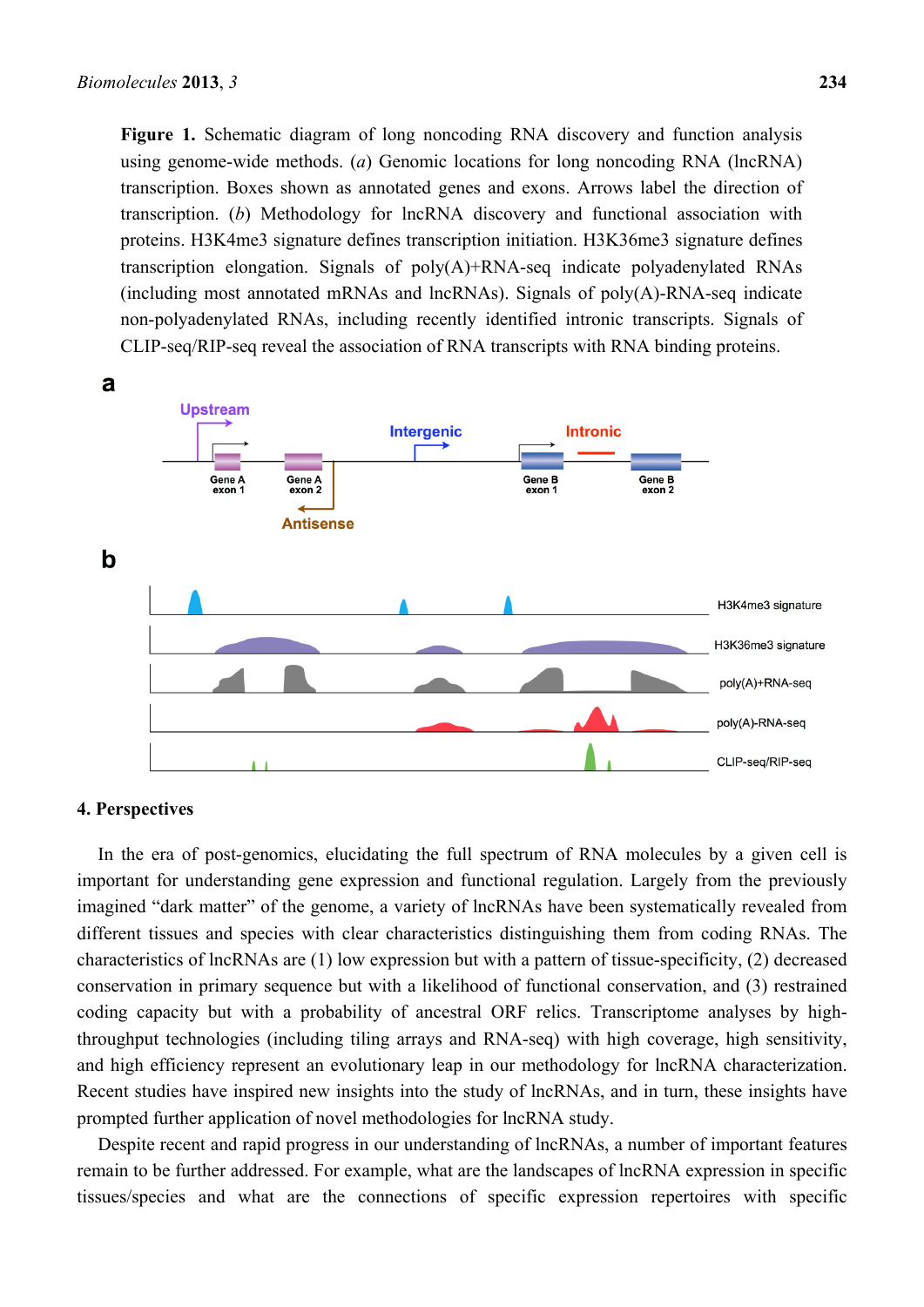tissue/species function? What are the distinct mechanisms for regulation of lncRNAs in specific tissues/species? What secondary structures are associated with lncRNA functions? Furthermore, existing computational algorithms are not sufficiently robust to deal with these sequence analyses. For example, they are less efficient for the accurate alignment of sequencing reads to lncRNAs in repetitive regions as well as for the precise transcript alignment of multiple lncRNA molecules from the same genomic segments.

Clearly, the integration of not only new computational pipelines, but also further experimental approaches, will be required to further our ability to discover new lncRNAs and how they function in gene regulation.

## **Acknowledgments**

We thank Gordon G. Carmichael and Christopher D. Green for proof reading and suggestions. Ling-Ling Chen for helpful discussions and ideas. This work was supported by SMSTC (Grant No.: 11PJ1411000), NSFC (Grant No.: 31271390) and CAS (Grant No.: 2012OHTP08) to L.Y.

## **Conflict of interest**

The authors declare no conflict of interest.

## **References**

- 1. International Human Genome Sequencing Consortium. Finishing the euchromatic sequence of the human genome. *Nature* **2004**, *431*, 931–945.
- 2. Lander, E.S.; Linton, L.M.; Birren, B.; Nusbaum, C.; Zody, M.C.; Baldwin, J.; Devon, K.; Dewar, K.; Doyle, M.; FitzHugh, W.; *et al*. Initial sequencing and analysis of the human genome. *Nature*  **2001**, *409*, 860–921.
- 3. Yamada, K.; Lim, J.; Dale, J.M.; Chen, H.; Shinn, P.; Palm, C.J.; Southwick, A.M.; Wu, H.C.; Kim, C.; Nguyen, M.; *et al*. Empirical analysis of transcriptional activity in the Arabidopsis genome. *Science* **2003**, *302*, 842–846.
- 4. Pennisi, E. Shining a light on the genome's 'dark matter'. *Science* **2010**, *330*, 1614.
- 5. Birney, E.; Stamatoyannopoulos, J.A.; Dutta, A.; Guigo, R.; Gingeras, T.R.; Margulies, E.H.; Weng, Z.; Snyder, M.; Dermitzakis, E.T.; Thurman, R.E.; *et al*. Identification and analysis of functional elements in 1% of the human genome by the ENCODE pilot project. *Nature* **2007**, *447*, 799–816.
- 6. Clark, M.B.; Amaral, P.P.; Schlesinger, F.J.; Dinger, M.E.; Taft, R.J.; Rinn, J.L.; Ponting, C.P.; Stadler, P.F.; Morris, K.V.; Morillon, A.; Rozowsky, J.S.; Gerstein, M.B.; Wahlestedt, C.; Hayashizaki, Y.; Carninci, P.; Gingeras, T.R.; Mattick, J.S. The reality of pervasive transcription. *PLoS Biol.* **2011**, *9*, e1000625; discussion e1001102.
- 7. Bartel, D.P. MicroRNAs: target recognition and regulatory functions. *Cell* **2009**, *136*, 215–233.
- 8. Landgraf, P.; Rusu, M.; Sheridan, R.; Sewer, A.; Iovino, N.; Aravin, A.; Pfeffer, S.; Rice, A.; Kamphorst, A.O.; Landthaler, M.; *et al*. A mammalian microRNA expression atlas based on small RNA library sequencing. *Cell* **2007**, *129*, 1401–1414.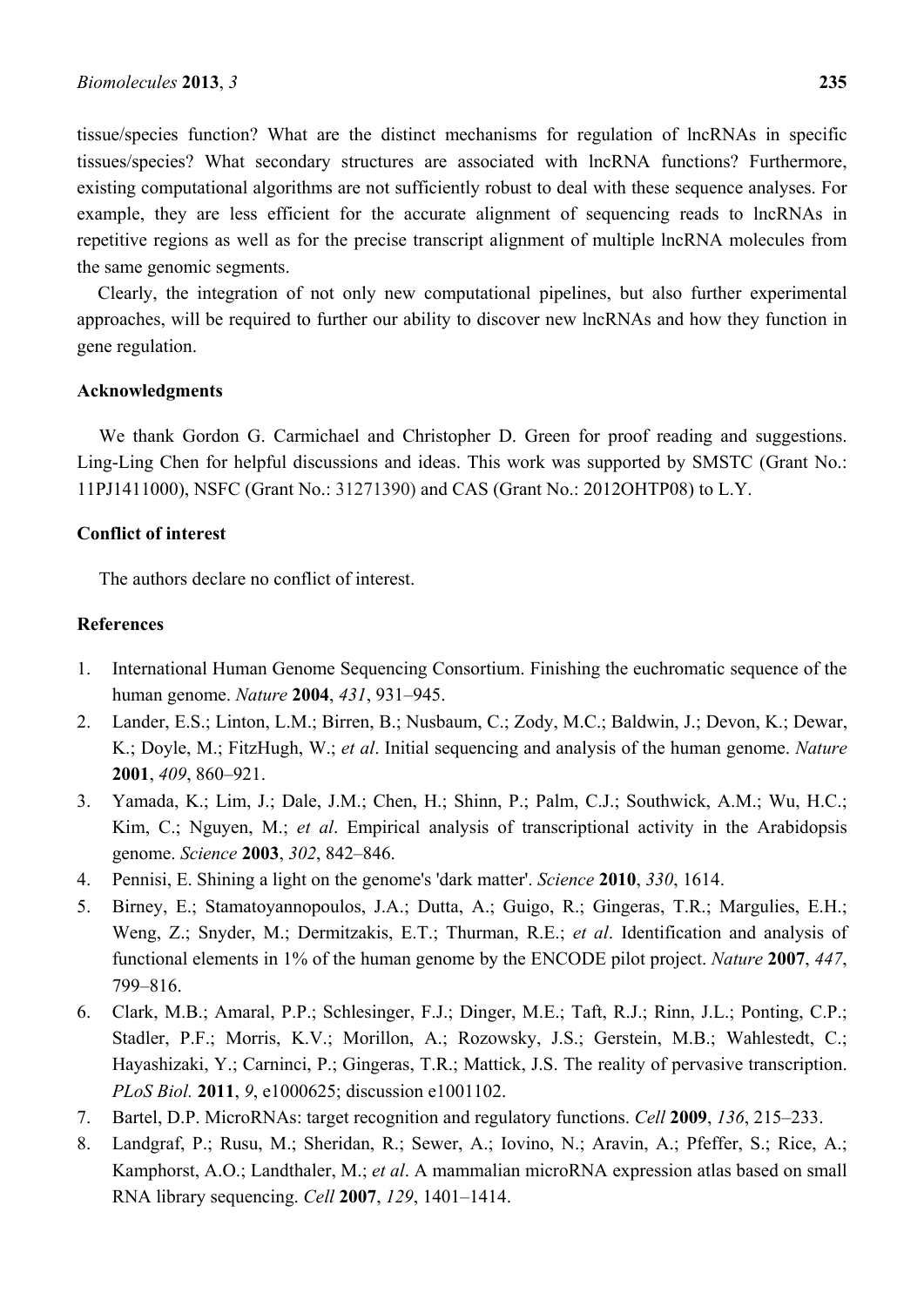- 9. Krzyzanowski, P.M.; Muro, E.M.; Andrade-Navarro, M.A. Computational approaches to discovering noncoding RNA. *RNA* **2012**, *3*, 567–579.
- 10. Washietl, S.; Will, S.; Hendrix, D.A.; Goff, L.A.; Rinn, J.L.; Berger, B.; Kellis, M. Computational analysis of noncoding RNAs. *RNA* **2012**, *3*, 759–778.
- 11. Chen, L.L.; Carmichael, G.G. Long noncoding RNAs in mammalian cells: what, where, and why? *RNA* **2010**, *1*, 2–21.
- 12. Rinn, J.L.; Chang, H.Y. Genome regulation by long noncoding RNAs. *Annu. Rev. Biochem.* **2012**, *81*, 145–166.
- 13. Guttman, M.; Rinn, J.L. Modular regulatory principles of large non-coding RNAs. *Nature* **2012**, *482*, 339–346.
- 14. Gibb, E.A.; Brown, C.J.; Lam, W.L. The functional role of long non-coding RNA in human carcinomas. *Mol. Cancer* **2011**, *10*, 38.
- 15. Brown, C.J.; Ballabio, A.; Rupert, J.L.; Lafreniere, R.G.; Grompe, M.; Tonlorenzi, R.; Willard, H.F. A gene from the region of the human X inactivation centre is expressed exclusively from the inactive X chromosome. *Nature* **1991**, *349*, 38–44.
- 16. Sleutels, F.; Zwart, R.; Barlow, D.P. The non-coding Air RNA is required for silencing autosomal imprinted genes. *Nature* **2002**, *415*, 810–813.
- 17. Mancini-Dinardo, D.; Steele, S.J.; Levorse, J.M.; Ingram, R.S.; Tilghman, S.M. Elongation of the Kcnq1ot1 transcript is required for genomic imprinting of neighboring genes. *Genes Dev.* **2006**, *20*, 1268–1282.
- 18. Willingham, A.T.; Orth, A.P.; Batalov, S.; Peters, E.C.; Wen, B.G.; Aza-Blanc, P.; Hogenesch, J.B.; Schultz, P.G. A strategy for probing the function of noncoding RNAs finds a repressor of NFAT. *Science* **2005**, *309*, 1570–1573.
- 19. Rinn, J.L.; Kertesz, M.; Wang, J.K.; Squazzo, S.L.; Xu, X.; Brugmann, S.A.; Goodnough, L.H.; Helms, J.A.; Farnham, P.J.; Segal, E.; Chang, H.Y. Functional demarcation of active and silent chromatin domains in human HOX loci by noncoding RNAs. *Cell* **2007**, *129*, 1311–1323.
- 20. Hutchinson, J.N.; Ensminger, A.W.; Clemson, C.M.; Lynch, C.R.; Lawrence, J.B.; Chess, A. A screen for nuclear transcripts identifies two linked noncoding RNAs associated with SC35 splicing domains. *BMC Genomics* **2007**, *8*, 39.
- 21. Chen, L.L.; Carmichael, G.G. Altered nuclear retention of mRNAs containing inverted repeats in human embryonic stem cells: functional role of a nuclear noncoding RNA. *Mol. Cell* **2009**, *35*, 467–478.
- 22. Clemson, C.M.; Hutchinson, J.N.; Sara, S.A.; Ensminger, A.W.; Fox, A.H.; Chess, A.; Lawrence, J.B. An architectural role for a nuclear noncoding RNA: NEAT1 RNA is essential for the structure of paraspeckles. *Mol. Cell* **2009**, *33*, 717–726.
- 23. Sasaki, Y.T.; Ideue, T.; Sano, M.; Mituyama, T.; Hirose, T. MENepsilon/beta noncoding RNAs are essential for structural integrity of nuclear paraspeckles. *Proc. Natl. Acad. Sci. USA* **2009**, *106*, 2525–2530.
- 24. Sunwoo, H.; Dinger, M.E.; Wilusz, J.E.; Amaral, P.P.; Mattick, J.S.; Spector, D.L. MEN epsilon/beta nuclear-retained non-coding RNAs are up-regulated upon muscle differentiation and are essential components of paraspeckles. *Genome Res.* **2009**, *19*, 347–359.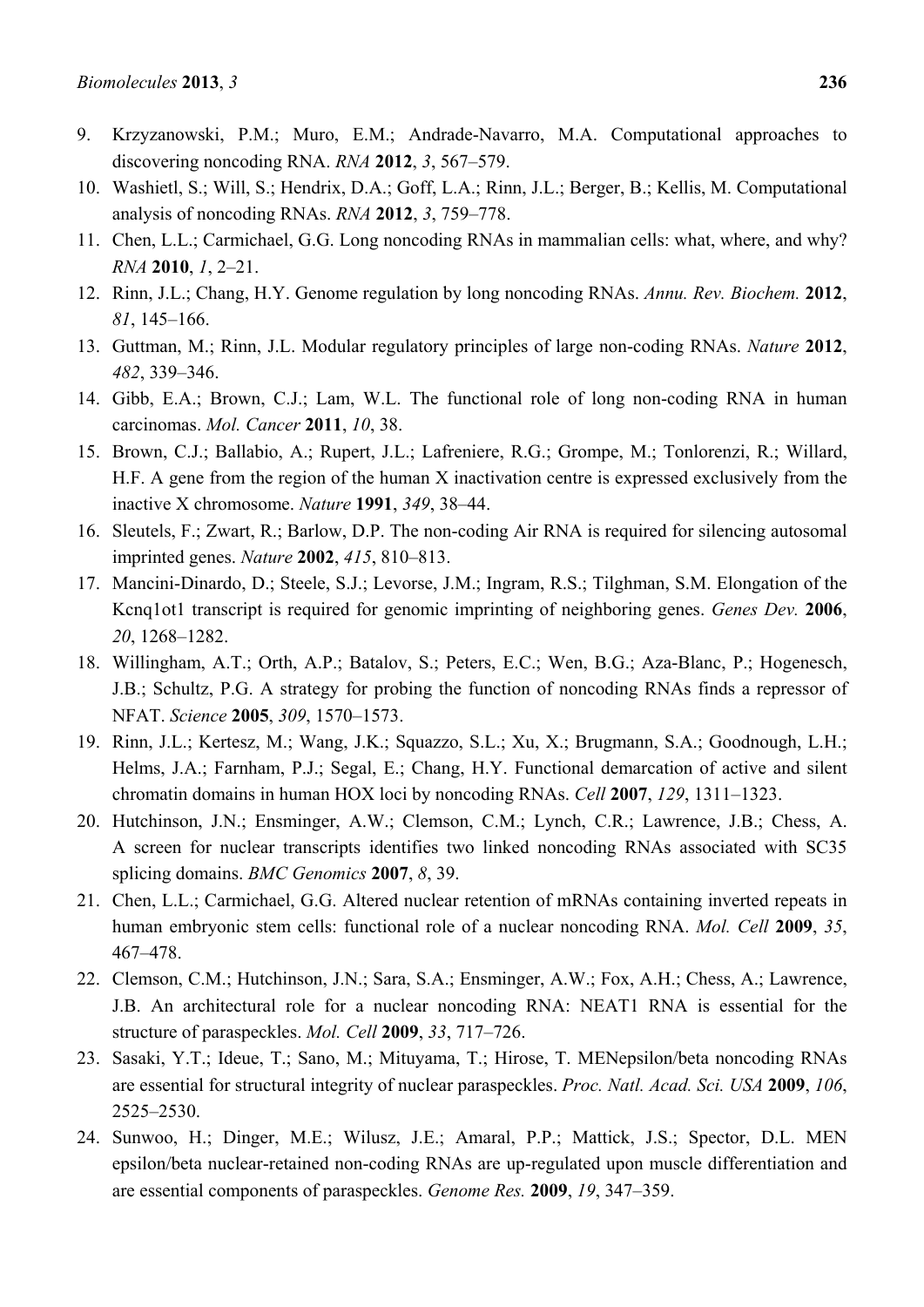- 25. Tripathi, V.; Ellis, J.D.; Shen, Z.; Song, D.Y.; Pan, Q.; Watt, A.T.; Freier, S.M.; Bennett, C.F.; Sharma, A.; Bubulya, P.A.; *et al*. The nuclear-retained noncoding RNA MALAT1 regulates alternative splicing by modulating SR splicing factor phosphorylation. *Mol. Cell* **2010**, *39*, 925–938.
- 26. Zhang, B.; Arun, G.; Mao, Y.S.; Lazar, Z.; Hung, G.; Bhattacharjee, G.; Xiao, X.; Booth, C.J.; Wu, J.; Zhang, C.; Spector, D.L. The lncRNA Malat1 is dispensable for mouse development but its transcription plays a cis-regulatory role in the adult. *Cell Rep.* **2012**, *2*, 111–123.
- 27. Guttman, M.; Amit, I.; Garber, M.; French, C.; Lin, M.F.; Feldser, D.; Huarte, M.; Zuk, O.; Carey, B.W.; Cassady, J.P.; *et al*. Chromatin signature reveals over a thousand highly conserved large non-coding RNAs in mammals. *Nature* **2009**, *458*, 223–227.
- 28. Cabili, M.N.; Trapnell, C.; Goff, L.; Koziol, M.; Tazon-Vega, B.; Regev, A.; Rinn, J.L. Integrative annotation of human large intergenic noncoding RNAs reveals global properties and specific subclasses. *Genes Dev.* **2011**, *25*, 1915–1927.
- 29. Chu, C.; Qu, K.; Zhong, Franklin L.; Artandi, Steven E.; Chang, Howard Y. Genomic Maps of Long Noncoding RNA Occupancy Reveal Principles of RNA-Chromatin Interactions. *Mol. Cell*  **2011**, *44*, 667–678.
- 30. Cesana, M.; Cacchiarelli, D.; Legnini, I.; Santini, T.; Sthandier, O.; Chinappi, M.; Tramontano, A.; Bozzoni, I. A long noncoding RNA controls muscle differentiation by functioning as a competing endogenous RNA. *Cell* **2011**, *147*, 358–369.
- 31. Wang, K.C.; Yang, Y.W.; Liu, B.; Sanyal, A.; Corces-Zimmerman, R.; Chen, Y.; Lajoie, B.R.; Protacio, A.; Flynn, R.A.; Gupta, R.A.; *et al*. A long noncoding RNA maintains active chromatin to coordinate homeotic gene expression. *Nature* **2011**, *472*, 120–124.
- 32. Guttman, M.; Donaghey, J.; Carey, B.W.; Garber, M.; Grenier, J.K.; Munson, G.; Young, G.; Lucas, A.B.; Ach, R.; Bruhn, L.; *et al*. lincRNAs act in the circuitry controlling pluripotency and differentiation. *Nature* **2011**, *477*, 295–300.
- 33. Pauli, A.; Rinn, J.L.; Schier, A.F. Non-coding RNAs as regulators of embryogenesis. *Nat. Rev. Genet.* **2011**, *12*, 136–149.
- 34. Yang, L.; Duff, M.O.; Graveley, B.R.; Carmichael, G.G.; Chen, L.-L. Genomewide characterization of non-polyadenylated RNAs. *Genome Biol.* **2011**, *12*, R16.
- 35. Yin, Q.F.; Yang, L.; Zhang, Y.; Xiang, J.F.; Wu, Y.W.; Carmichael, G.G.; Chen, L.L. Long Noncoding RNAs with snoRNA Ends. *Mol. Cell* **2012**, *48*, 219–230.
- 36. Djebali, S.; Davis, C.A.; Merkel, A.; Dobin, A.; Lassmann, T.; Mortazavi, A.; Tanzer, A.; Lagarde, J.; Lin, W.; Schlesinger, F.; *et al*. Landscape of transcription in human cells. *Nature*  **2012**, *489*, 101–108.
- 37. Banfai, B.; Jia, H.; Khatun, J.; Wood, E.; Risk, B.; Gundling, W.E., Jr.; Kundaje, A.; Gunawardena, H.P.; Yu, Y.; Xie, L.; *et al*. Long noncoding RNAs are rarely translated in two human cell lines. *Genome Res.* **2012**, *22*, 1646–1657.
- 38. Derrien, T.; Johnson, R.; Bussotti, G.; Tanzer, A.; Djebali, S.; Tilgner, H.; Guernec, G.; Martin, D.; Merkel, A.; Knowles, D.G.; *et al*. The GENCODE v7 catalog of human long noncoding RNAs: analysis of their gene structure, evolution, and expression. *Genome Res.* **2012**, *22*, 1775–1789.
- 39. Struhl, K. Transcriptional noise and the fidelity of initiation by RNA polymerase II. *Nat. Struct. Mol. Biol.* **2007**, *14*, 103–105.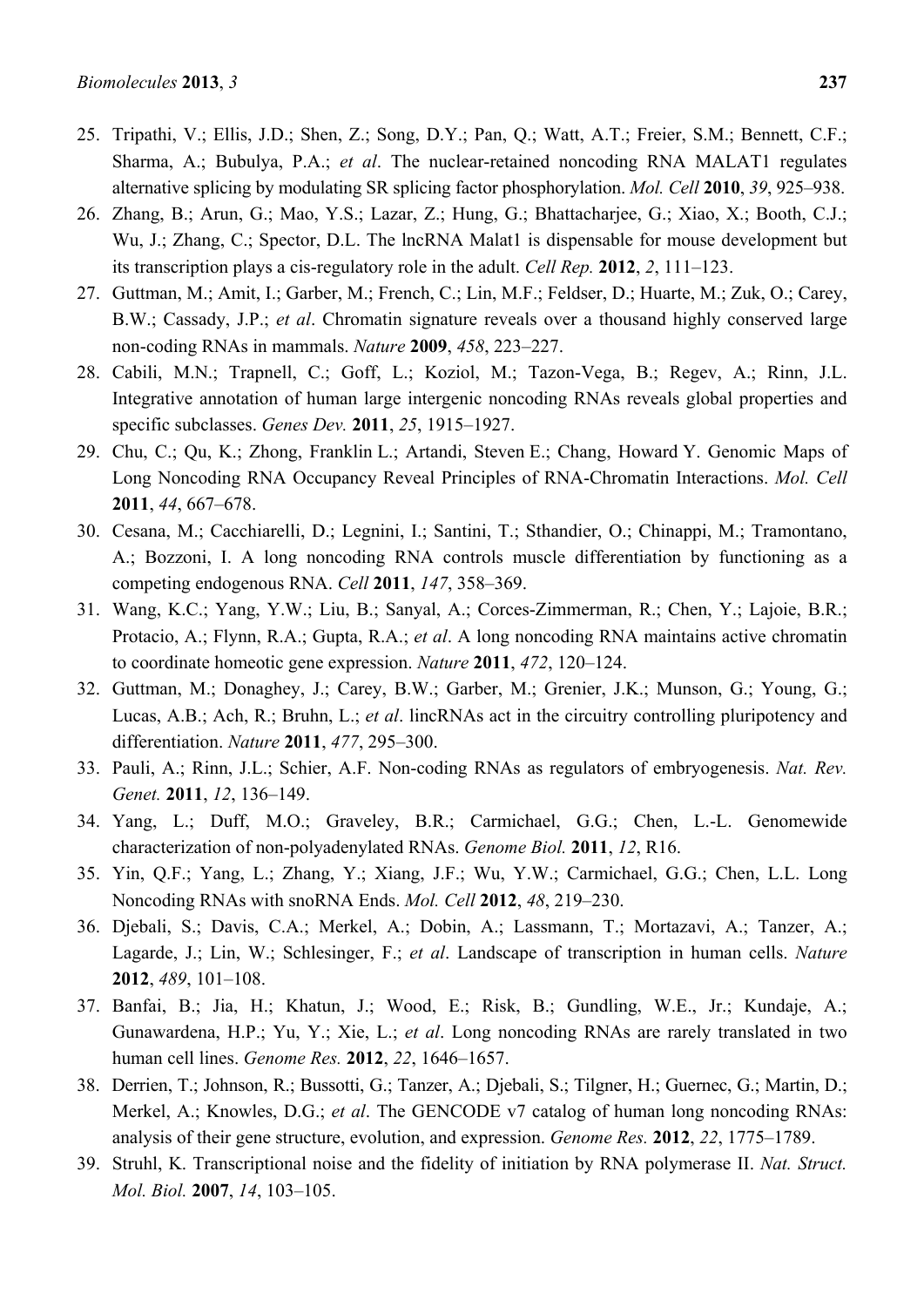- 40. van Bakel, H.; Nislow, C.; Blencowe, B.J.; Hughes, T.R. Most "dark matter" transcripts are associated with known genes. *PLoS Biol.* **2010**, *8*, e1000371.
- 41. Johnson, J.M.; Edwards, S.; Shoemaker, D.; Schadt, E.E. Dark matter in the genome: evidence of widespread transcription detected by microarray tiling experiments. *Trends Genet.* **2005**, *21*, 93–102.
- 42. Guttman, M.; Garber, M.; Levin, J.Z.; Donaghey, J.; Robinson, J.; Adiconis, X.; Fan, L.; Koziol, M.J.; Gnirke, A.; Nusbaum, C.; *et al*. Ab initio reconstruction of cell type-specific transcriptomes in mouse reveals the conserved multi-exonic structure of lincRNAs. *Nat. Biotechnol.* **2010**, *28*, 503–510.
- 43. Mercer, T.R.; Dinger, M.E.; Sunkin, S.M.; Mehler, M.F.; Mattick, J.S. Specific expression of long noncoding RNAs in the mouse brain. *Proc. Natl. Acad. Sci. USA* **2008**, *105*, 716–721.
- 44. Carninci, P.; Kasukawa, T.; Katayama, S.; Gough, J.; Frith, M.C.; Maeda, N.; Oyama, R.; Ravasi, T.; Lenhard, B.; Wells, C.; *et al*. The transcriptional landscape of the mammalian genome. *Science*  **2005**, *309*, 1559–1563.
- 45. Waterston, R.H.; Lindblad-Toh, K.; Birney, E.; Rogers, J.; Abril, J.F.; Agarwal, P.; Agarwala, R.; Ainscough, R.; Alexandersson, M.; An, P.; *et al*. Initial sequencing and comparative analysis of the mouse genome. *Nature* **2002**, *420*, 520–562.
- 46. Ulitsky, I.; Shkumatava, A.; Jan, C.H.; Sive, H.; Bartel, D.P. Conserved function of lincRNAs in vertebrate embryonic development despite rapid sequence evolution. *Cell* **2011**, *147*, 1537–1550.
- 47. Ponting, C.P.; Oliver, P.L.; Reik, W. Mouse transcriptome: Evolution and functions of long noncoding RNAs. *Cell* **2009**, *136*, 629–641.
- 48. Hyashizaki, Y. Mouse transcriptome: Neutral evolution of 'non-coding' complementary DNAs (reply). *Nature* **2004**, *431*, doi:10.1038/nature03017.
- 49. Wang, J.; Zhang, J.; Zheng, H.; Li, J.; Liu, D.; Li, H.; Samudrala, R.; Yu, J.; Wong, G.K. Neutral evolution of 'non-coding' complementary DNAs. *Nature* **2004**, *431*, doi:10.1038/nature03016.
- 50. Pang, K.C.; Frith, M.C.; Mattick, J.S. Rapid evolution of noncoding RNAs: lack of conservation does not mean lack of function. *Trends Genet.* **2006**, *22*, 1–5.
- 51. Marques, A.C.; Tan, J.; Lee, S.; Kong, L.; Heger, A.; Ponting, C.P. Evidence for conserved posttranscriptional roles of unitary pseudogenes and for frequent bifunctionality of mRNAs. *Genome Biol.* **2012**, *13*, R102.
- 52. Prasanth, K.V.; Spector, D.L. Eukaryotic regulatory RNAs: an answer to the 'genome complexity' conundrum. *Genes Dev.* **2007**, *21*, 11–42.
- 53. Esteller, M. Non-coding RNAs in human disease. *Nat. Rev. Genet.* **2011**, *12*, 861–874.
- 54. Dinger, M.E.; Pang, K.C.; Mercer, T.R.; Mattick, J.S. Differentiating protein-coding and noncoding RNA: challenges and ambiguities. *PLoS Comput. Biol.* **2008**, *4*, e1000176.
- 55. Okazaki, Y.; Furuno, M.; Kasukawa, T.; Adachi, J.; Bono, H.; Kondo, S.; Nikaido, I.; Osato, N.; Saito, R.; Suzuki, H.; *et al*. Analysis of the mouse transcriptome based on functional annotation of 60,770 full-length cDNAs. *Nature* **2002**, *420*, 563–573.
- 56. Imanishi, T.; Itoh, T.; Suzuki, Y.; O'Donovan, C.; Fukuchi, S.; Koyanagi, K.O.; Barrero, R.A.; Tamura, T.; Yamaguchi-Kabata, Y.; Tanino, M.; *et al*. Integrative annotation of 21,037 human genes validated by full-length cDNA clones. *PLoS Biol.* **2004**, *2*, e162.
- 57. Duret, L.; Chureau, C.; Samain, S.; Weissenbach, J.; Avner, P. The Xist RNA gene evolved in eutherians by pseudogenization of a protein-coding gene. *Science* **2006**, *312*, 1653–1655.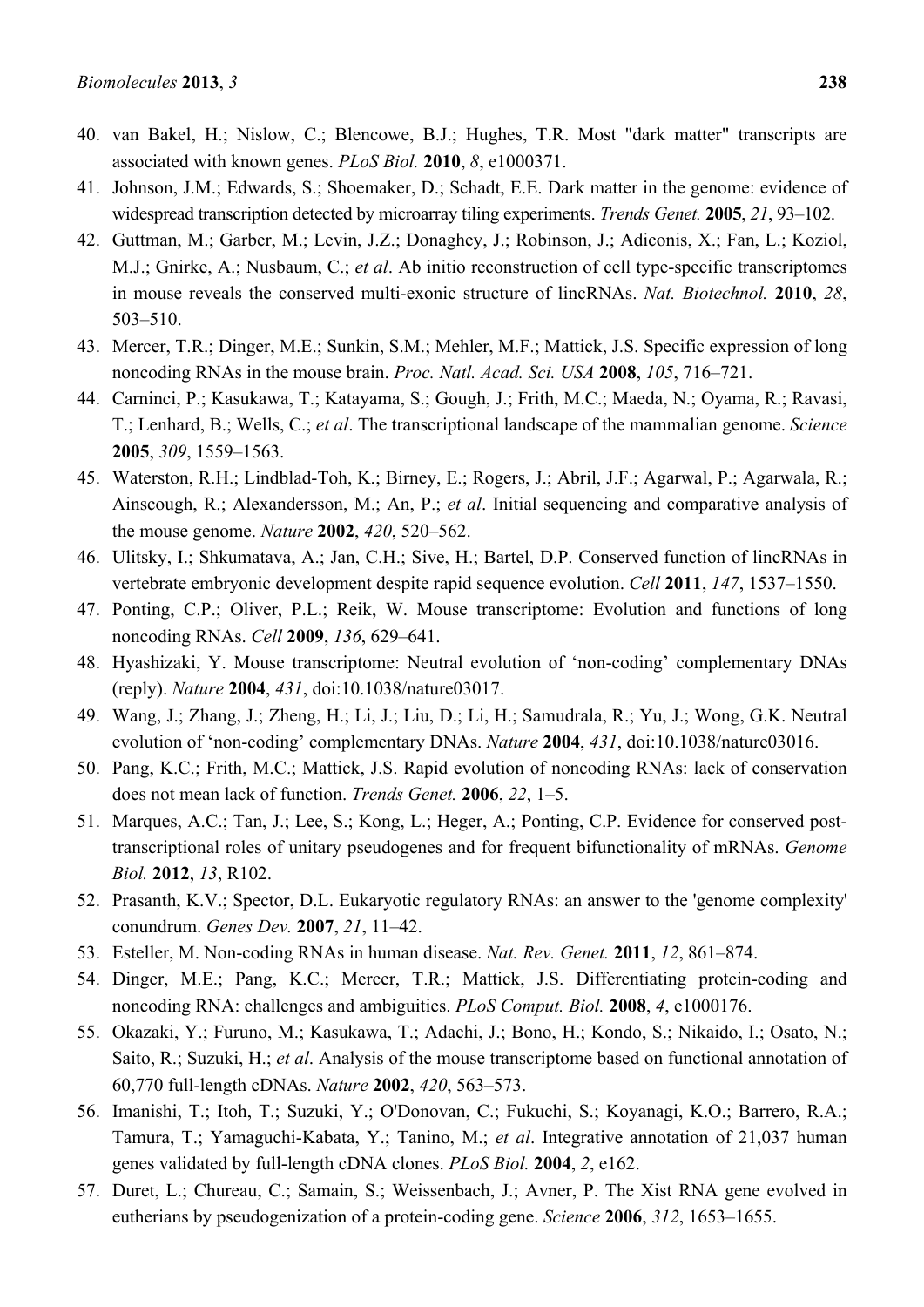- 58. Kong, L.; Zhang, Y.; Ye, Z.Q.; Liu, X.Q.; Zhao, S.Q.; Wei, L.; Gao, G. CPC: assess the proteincoding potential of transcripts using sequence features and support vector machine. *Nucleic Acids Res.* **2007**, *35*, W345–W349.
- 59. Altschul, S.F.; Madden, T.L.; Schaffer, A.A.; Zhang, J.; Zhang, Z.; Miller, W.; Lipman, D.J. Gapped BLAST and PSI-BLAST: a new generation of protein database search programs. *Nucleic Acids Res.* **1997**, *25*, 3389–3402.
- 60. Clamp, M.; Fry, B.; Kamal, M.; Xie, X.; Cuff, J.; Lin, M.F.; Kellis, M.; Lindblad-Toh, K.; Lander, E.S. Distinguishing protein-coding and noncoding genes in the human genome. *Proc. Natl. Acad. Sci. USA* **2007**, *104*, 19428–19433.
- 61. Lin, M.F.; Jungreis, I.; Kellis, M. PhyloCSF: a comparative genomics method to distinguish protein coding and non-coding regions. *Bioinformatics* **2011**, *27*, i275–i282.
- 62. Cabianca, D.S.; Casa, V.; Bodega, B.; Xynos, A.; Ginelli, E.; Tanaka, Y.; Gabellini, D. A long ncRNA links copy number variation to a polycomb/trithorax epigenetic switch in FSHD muscular dystrophy. *Cell* **2012**, *149*, 819–831.
- 63. Chen, L.L.; Carmichael, G.G. Decoding the function of nuclear long non-coding RNAs. *Curr. Opin. Cell Biol.* **2010**, *22*, 357–364.
- 64. Ingolia, N.T.; Lareau, L.F.; Weissman, J.S. Ribosome profiling of mouse embryonic stem cells reveals the complexity and dynamics of mammalian proteomes. *Cell* **2011**, *147*, 789–802.
- 65. Kloc, M.; Wilk, K.; Vargas, D.; Shirato, Y.; Bilinski, S.; Etkin, L.D. Potential structural role of non-coding and coding RNAs in the organization of the cytoskeleton at the vegetal cortex of Xenopus oocytes. *Development* **2005**, *132*, 3445–3457.
- 66. Candeias, M.M.; Malbert-Colas, L.; Powell, D.J.; Daskalogianni, C.; Maslon, M.M.; Naski, N.; Bourougaa, K.; Calvo, F.; Fahraeus, R. P53 mRNA controls p53 activity by managing Mdm2 functions. *Nat. Cell Biol.* **2008**, *10*, 1098–1105.
- 67. Mortazavi, A.; Williams, B.A.; McCue, K.; Schaeffer, L.; Wold, B. Mapping and quantifying mammalian transcriptomes by RNA-Seq. *Nat. Methods* **2008**, *5*, 621–628.
- 68. Marzluff, W.F.; Wagner, E.J.; Duronio, R.J. Metabolism and regulation of canonical histone mRNAs: life without a poly(A) tail. *Nat. Rev. Genet.* **2008**, *9*, 843–854.
- 69. Wilusz, J.E.; Freier, S.M.; Spector, D.L. 3' end processing of a long nuclear-retained noncoding RNA yields a tRNA-like cytoplasmic RNA. *Cell* **2008**, *135*, 919–932.
- 70. Cheng, J.; Kapranov, P.; Drenkow, J.; Dike, S.; Brubaker, S.; Patel, S.; Long, J.; Stern, D.; Tammana, H.; Helt, G.; *et al*. Transcriptional maps of 10 human chromosomes at 5-nucleotide resolution. *Science* **2005**, *308*, 1149–1154.
- 71. Cui, P.; Lin, Q.; Ding, F.; Xin, C.; Gong, W.; Zhang, L.; Geng, J.; Zhang, B.; Yu, X.; Yang, J.; Hu, S.; Yu, J. A comparison between ribo-minus RNA-sequencing and polyA-selected RNAsequencing. *Genomics* **2010**, *96*, 259–265.
- 72. Gardner, E.J.; Nizami, Z.F.; Talbot, C.C., Jr.; Gall, J.G. Stable intronic sequence RNA (sisRNA), a new class of noncoding RNA from the oocyte nucleus of Xenopus tropicalis. *Genes Dev.* **2012**, *26*, 2550–2559.
- 73. Wilusz, J.E.; Jnbaptiste, C.K.; Lu, L.Y.; Kuhn, C.D.; Joshua-Tor, L.; Sharp, P.A. A triple helix stabilizes the 3' ends of long noncoding RNAs that lack poly(A) tails. *Genes Dev.* **2012**, *26*, 2392–2407.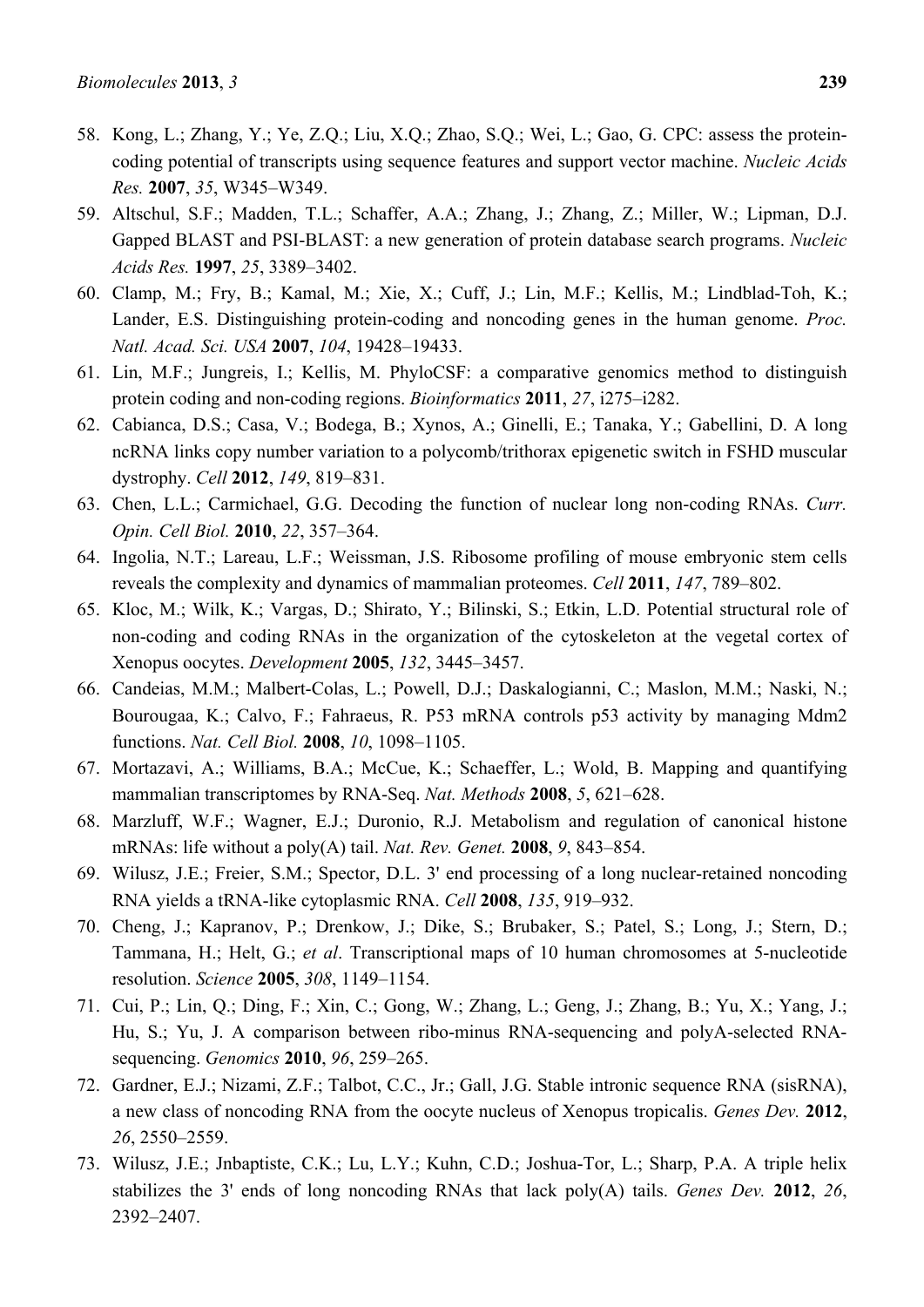- 74. Brown, J.A.; Valenstein, M.L.; Yario, T.A.; Tycowski, K.T.; Steitz, J.A. Formation of triplehelical structures by the 3'-end sequences of MALAT1 and MENbeta noncoding RNAs. *Proc. Natl. Acad. Sci. USA* **2012**, *109*, 19202–19207.
- 75. Box, J.A.; Bunch, J.T.; Tang, W.; Baumann, P. Spliceosomal cleavage generates the 3' end of telomerase RNA. *Nature* **2008**, *456*, 910–914.
- 76. Seitz, H. Redefining microRNA targets. *Curr. Biol.* **2009**, *19*, 870–873.
- 77. Salmena, L.; Poliseno, L.; Tay, Y.; Kats, L.; Pandolfi, P.P. A ceRNA hypothesis: the Rosetta Stone of a hidden RNA language? *Cell* **2011**, *146*, 353–358.
- 78. Schmitz, K.M.; Mayer, C.; Postepska, A.; Grummt, I. Interaction of noncoding RNA with the rDNA promoter mediates recruitment of DNMT3b and silencing of rRNA genes. *Genes Dev.*  **2010**, *24*, 2264–2269.
- 79. Zhao, J.; Sun, B.K.; Erwin, J.A.; Song, J.J.; Lee, J.T. Polycomb proteins targeted by a short repeat RNA to the mouse X chromosome. *Science* **2008**, *322*, 750–756.
- 80. Nagano, T.; Mitchell, J.A.; Sanz, L.A.; Pauler, F.M.; Ferguson-Smith, A.C.; Feil, R.; Fraser, P. The Air noncoding RNA epigenetically silences transcription by targeting G9a to chromatin. *Science* **2008**, *322*, 1717–1720.
- 81. Pandey, R.R.; Mondal, T.; Mohammad, F.; Enroth, S.; Redrup, L.; Komorowski, J.; Nagano, T.; Mancini-Dinardo, D.; Kanduri, C. Kcnq1ot1 antisense noncoding RNA mediates lineage-specific transcriptional silencing through chromatin-level regulation. *Mol. Cell* **2008**, *32*, 232–246.
- 82. Khalil, A.M.; Guttman, M.; Huarte, M.; Garber, M.; Raj, A.; Rivea Morales, D.; Thomas, K.; Presser, A.; Bernstein, B.E.; van Oudenaarden, A.; *et al*. Many human large intergenic noncoding RNAs associate with chromatin-modifying complexes and affect gene expression. *Proc. Natl. Acad. Sci. USA* **2009**, *106*, 11667–11672.
- 83. Feng, J.; Bi, C.; Clark, B.S.; Mady, R.; Shah, P.; Kohtz, J.D. The Evf-2 noncoding RNA is transcribed from the Dlx-5/6 ultraconserved region and functions as a Dlx-2 transcriptional coactivator. *Genes Dev.* **2006**, *20*, 1470–1484.
- 84. Schmitt, S.; Prestel, M.; Paro, R. Intergenic transcription through a polycomb group response element counteracts silencing. *Genes Dev.* **2005**, *19*, 697–708.
- 85. Sanchez-Elsner, T.; Gou, D.; Kremmer, E.; Sauer, F. Noncoding RNAs of trithorax response elements recruit Drosophila Ash1 to Ultrabithorax. *Science* **2006**, *311*, 1118–1123.
- 86. Zappulla, D.C.; Cech, T.R. Yeast telomerase RNA: a flexible scaffold for protein subunits. *Proc. Natl. Acad. Sci. USA* **2004**, *101*, 10024–10029.
- 87. Mao, Y.S.; Sunwoo, H.; Zhang, B.; Spector, D.L. Direct visualization of the co-transcriptional assembly of a nuclear body by noncoding RNAs. *Nat. Cell Biol.* **2011**, *13*, 95–101.
- 88. Kino, T.; Hurt, D.E.; Ichijo, T.; Nader, N.; Chrousos, G.P. Noncoding RNA gas5 is a growth arrest- and starvation-associated repressor of the glucocorticoid receptor. *Sci. Signal* **2010**, *3*, ra8.
- 89. Wutz, A.; Rasmussen, T.P.; Jaenisch, R. Chromosomal silencing and localization are mediated by different domains of Xist RNA. *Nat. Genet.* **2002**, *30*, 167–174.
- 90. Hasegawa, Y.; Brockdorff, N.; Kawano, S.; Tsutui, K.; Nakagawa, S. The matrix protein hnRNP U is required for chromosomal localization of Xist RNA. *Dev. Cell* **2010**, *19*, 469–476.